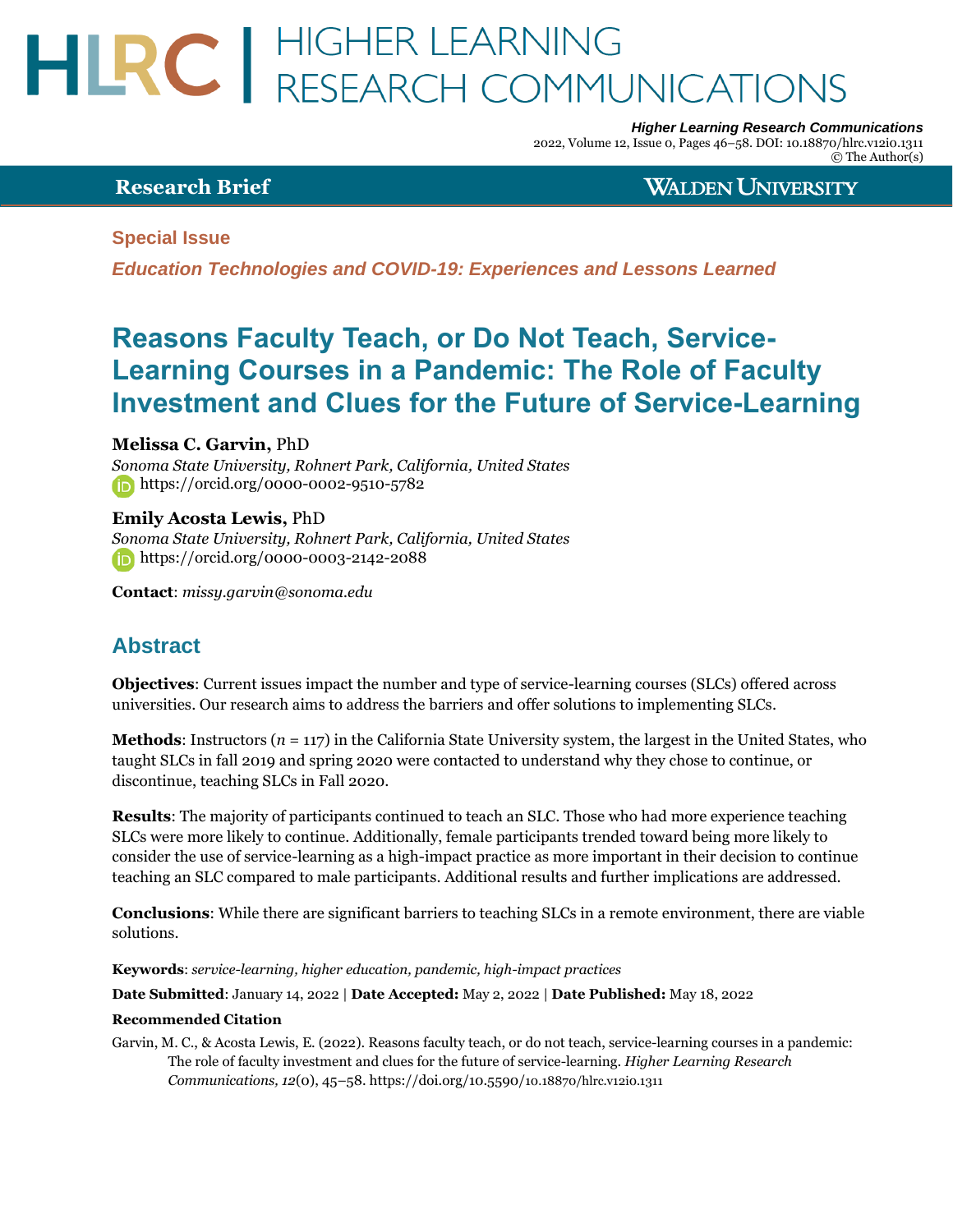

### **Introduction**

Across the world, people are facing unprecedented times as the devastating long-term impacts of COVID-19 are coupled with ongoing issues like climate change and racial inequity. Californians survived the state's most deadly wildfires in 2017, only to have the 2018 fire season be even worse. This pattern has continued to worsen and has resulted in campuses across the state closing for periods of time every Fall since 2017. These experiences, and others across the world, are impacting the number and type of service-learning courses (SLCs) offered across college campuses. Service-learning is a pedagogy in which community engagement is integrated into the learning objectives of the course (Weisman, 2021). Research clearly indicates the importance of SLCs in student engagement, student retention, and faculty satisfaction (e.g., Weigert, 1998). Additionally, SLCs are a high-impact educational practice (HIP), which means these active learning techniques are widely researched and shown to be beneficial to students from many backgrounds (Kuh & Kinze, 2018). This HIP is the one that underrepresented students are more likely to access during their college education, as other opportunities, such as studying abroad, present a greater barrier (Kuh & Kinze, 2018).

Due to the known benefits of SLCs, it is crucial to understand how ongoing challenges have impacted SLC offerings. Once these barriers are more thoroughly understood, this will provide the opportunity for a betterinformed discussion of how to minimize these barriers, find ways around them, or allow for alternative possibilities that still meet the criteria for, and benefits of, service-learning.

The California State University (CSU) system, which is the largest educational system in the United States and serves over 481,000 students, moved to primarily remote teaching for the academic year of 2020–2021. While courses were primarily remote, there were no in-person SLCs allowed during this time. Given the rapidity of changes facing the CSU system, there is an urgent need to understand the impact of these changes on SLCs. To this end, the current project investigated the faculty perspective, across the CSU, on factors that impacted the decision to teach an SLC in the remote environment of Fall 2020. The discussion centers on factors that motivated faculty to continue to teach an SLC, as well as solutions to barriers to teaching an SLC in times of community crisis, to further the critical conversation around future directions of service-learning.

## **Literature Review**

#### **Faculty Motivation and Deterrents to Teach Service-Learning**

There is a body of literature spanning decades that investigates the motivation of faculty to teach servicelearning. One of the earliest studies investigating this question found that the area of greatest significance in influencing the faculty decision to teach an SLC was faculty motivation to promote improved student outcomes (Hammond, 1994). This result has been found time and again across disciplines, study methodology, and institutional type (e.g., Abes et al., 2002; Darby & Newman, 2014; Lewing & York, 2017; McKay & Rozee, 2004). While improved student learning is a robust motivator for faculty initially deciding to teach an SLC, there is less research about the characteristics of faculty who continue to teach SLCs and their motivations in doing so (O'Meara, 2013).

Abes et al. (2002) addressed the questions of what motivates faculty to teach an SLC, as well as the important question of what deters faculty from teaching an SLC. In addition to their finding that enhanced student learning was the primary motivator for faculty, they also found that there were differences by faculty gender in the types of learning that were emphasized. For example, they found that women faculty were more likely than men to indicate the importance of "increased student understanding of social problems as systemic" and "provided useful service in the community" as key aspects of student learning (Abes et al., 2002, p. 9). This finding is supported elsewhere in the literature; for example, Astin et al. (2006) found that female faculty are more likely to express a stronger commitment to civic engagement compared to their male counterparts. Importantly, the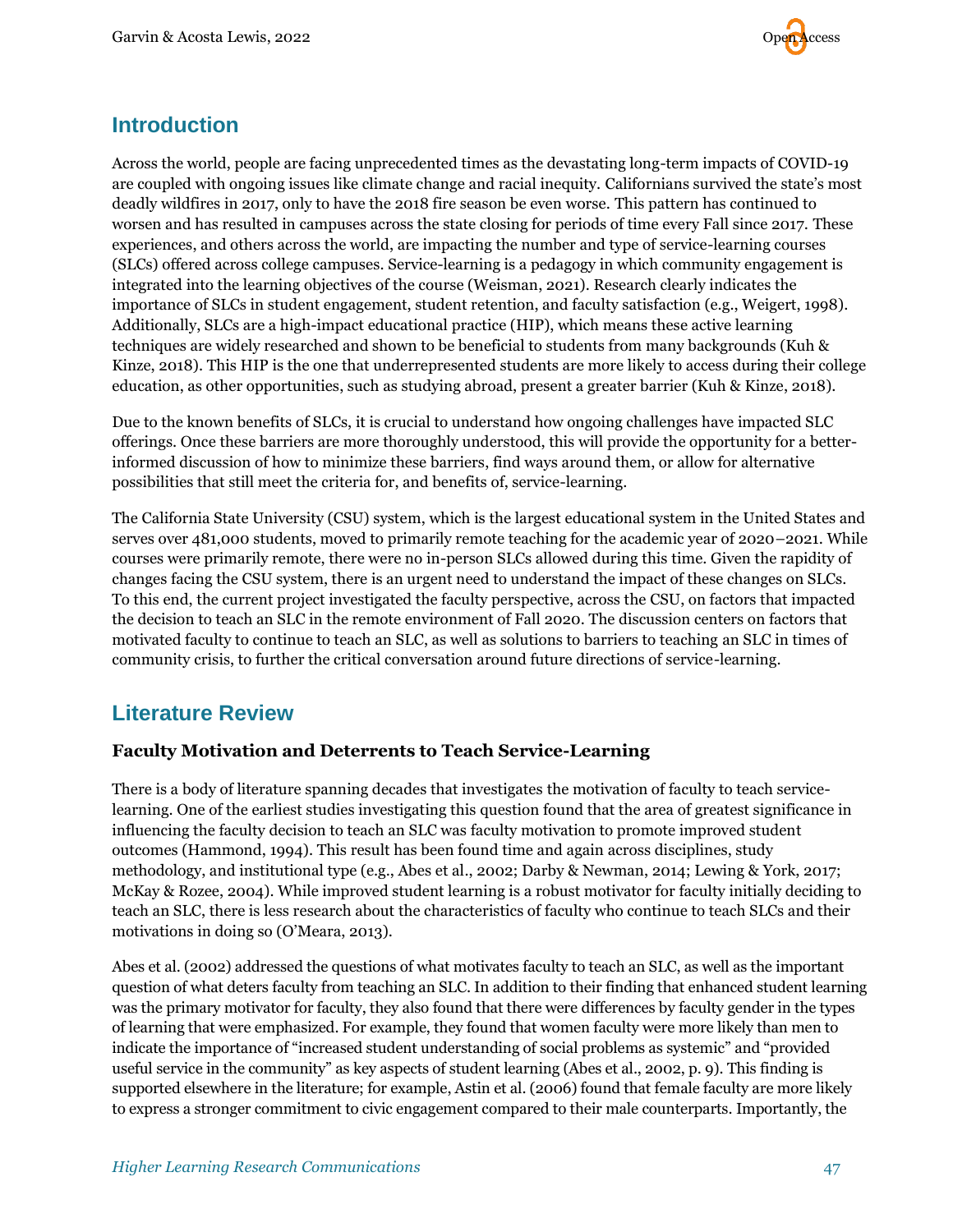

question of why faculty do not teach SLCs was addressed among faculty who had taught an SLC and those who had considered doing so but never adapted the practice (Abes et al., 2002). The primary disincentives for both groups were time, including time not spent on other professional activities, and logistics, primarily relating to the coordination of service, including the efforts involved in working with a community partner.

In a more recent study, Darby and Newman (2014) used a qualitative approach to address not only faculty motivators for teaching an SLC, but also why they persisted in doing so. The authors found that providing realworld experience and teaching civic engagement, especially social justice, were paramount in the decision to teach an SLC. Faculty in this sample reported frustration with negative student responses to the experience of service-learning, problematic relationships with community partners, and a lack of support on the part of their institution. Importantly, the faculty in this study also indicated a strong desire to persevere in service-learning in spite of these frustrations. The implication was that their motivation to teach an SLC outweighed any deterrents. The study highlights the investment on the part of faculty, in terms of time and resources, in promoting student success despite a lack of institutional support or even in the face of institutional hindrance.

Cooper (2014) was the only study found to address persistence in a longitudinal design. Not surprisingly given the barriers to teaching an SLC, Cooper found that not all faculty persisted in service-learning. However, those who did reported that their experience teaching an SLC was a reason that they chose to continue to utilize the pedagogy. Further, the primary motivation to persist was student excitement demonstrated during the service-learning component of the course.

As faculty demographics begin to shift toward more millennial faculty in higher education, it is worth noting the work of Lewing and York (2017) in addressing potential motivators for newer and future faculty to teach SLCs. While they assessed a small sample of eight millennial faculty, their phenomenological study did demonstrate some differences in motivating factors, as well as faculty expectations around service-learning. Interestingly, the researchers found that faculty's own undergraduate engagement with service-learning was a significant indicator of how readily they adapted the practice themselves. Those whose undergraduate experience was rich in SLCs were more likely to teach this way from the outset. Those faculty who did not have this deep experience in their undergraduate experience emphasized the importance of institutional support in their adaptation of service-learning. This highlights the importance of SLCs—not only for current students and faculty but for those current students who will one day become faculty. Additionally, the authors reported a greater emphasis on intrinsic motivation, primarily the personal belief that there is deep value in the connection between university and the broader community, than past studies found. However, the authors also noted the importance of student success to adopting service-learning practices.

There is some research emphasizing solutions to the barriers of teaching an SLC. Hou and Wilder (2015) administered an open-ended survey to 102 faculty teaching an SLC. While faculty's intrinsic motivation to enhance student success was primary among the motivators to teach an SLC, consistent with much of the research on the topic (e.g., Abes et al., 2002; Darby & Newman, 2014; Hammond, 1994; Lewing & York, 2017; McKay & Rozee, 2004), a primary disincentive was a lack of external reward for using this pedagogy. Specifically, this was connected to a lack of recognition in the retention and promotion process, with junior faculty having concerns that the workload needed to teach an SLC would not be considered in the retention and promotion process. Additionally, the authors address the concerns that some faculty perceived overt hostility toward the idea of teaching an SLC, as well as the feeling of being punished for those who do so. More specifically, faculty in this study reported that the work of teaching an SLC was unrecognized among colleagues and that these efforts may even be counted against faculty—both in the retention and promotion process, but also when considering contributions to the department. For example, faculty who spent time creating and maintaining an SLC were seen as doing so at the expense of other work that may be considered more valuable by their colleagues. Additionally, faculty participants noted the challenges of working with community partners in terms of time spent establishing and maintaining these relationships.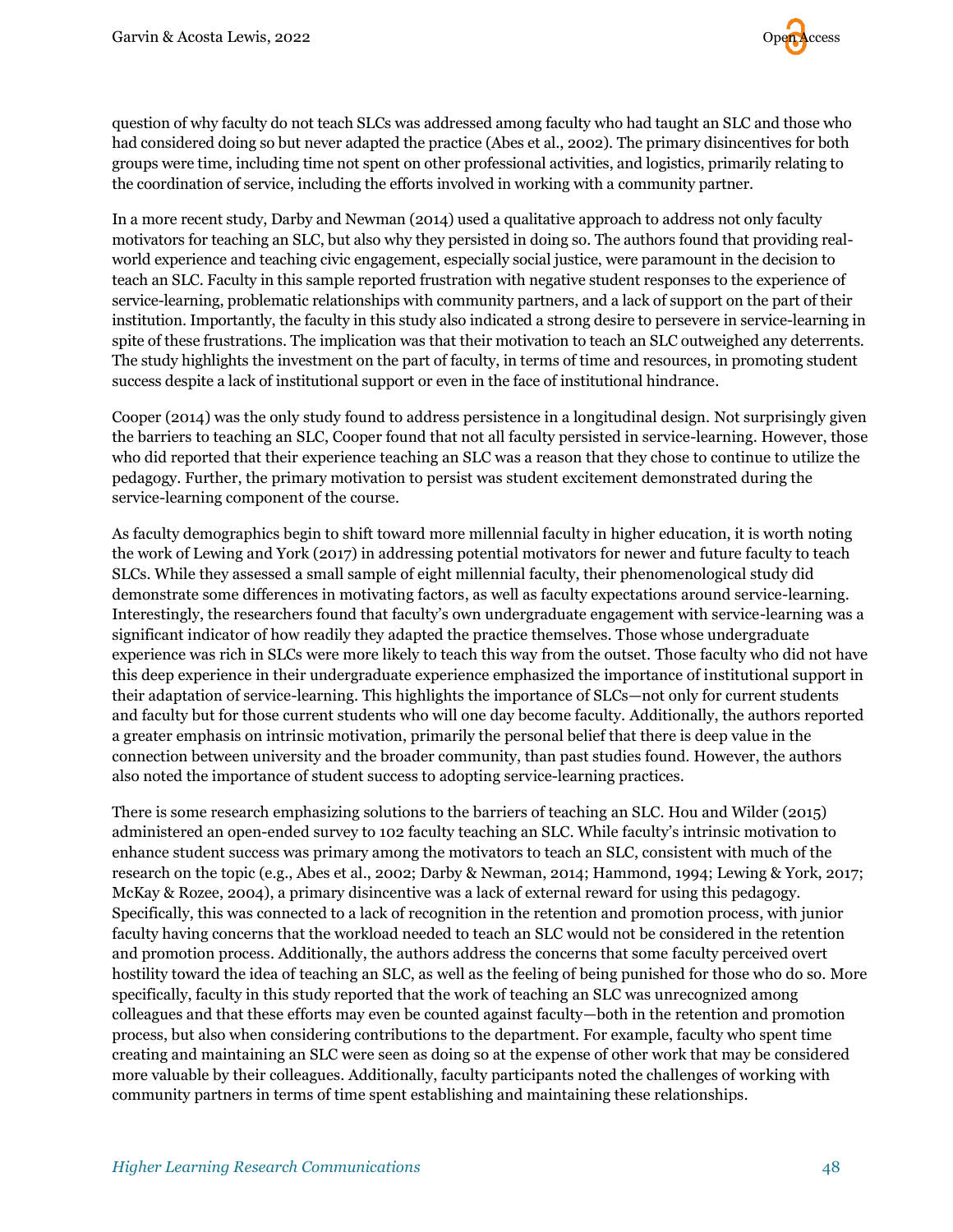The concerns of creating and maintaining community partner relationships are not new to the literature (e.g., Frank et al., 2010; McKay & Rozee, 2004). Recommendations by the faculty regarding ways to surmount the barriers they discussed include the provision of release time for the extra workload, assistance in making and maintaining community partner relationships, and official recognition in the retention and promotion process (Hou & Wilder, 2015).

O'Meara (2013), in her detailed review of the literature, found individual (e.g., demographics, personal commitment, where one is in their career development, and identity) and environmental factors (e.g., community partnerships and academic discipline) to be relevant when considering faculty motivation to teach service-learning. Further, O'Meara called for further studies investigating demographic factors, such as the role of gender identity and faculty service-learning teaching experience, in the role of faculty motivation in teaching service-learning courses.

Overall, there is consistent evidence in the literature that faculty teaching SLCs are highly invested in student outcomes and believe that this pedagogy is an effective means of promoting student success. It is also clear that there are consistent disincentives to teaching SLCs. Primary among these is the time investment in learning and implementing a new pedagogy, as well as the logistical complications of working with a community partner. Further, the institutional disincentives relating to retention and promotion are also problematic.

## **Purpose of the Study and Research Questions**

While there has been some research investigating the initial motivations of faculty to teach an SLC, and there is a smaller body of research investigating why faculty persist in the use of this pedagogy, there has been less research investigating how a pandemic, coupled with other global and local crises, influences motivation to teach an SLC. Further, the study also includes an examination of the reasons faculty who have experience teaching SLCs desist teaching during times of great challenge. Specifically, the focus of the study addresses the pivot to online learning made by the California State University (CSU) system in the Fall of 2020 due to the COVID-19 pandemic. The vast majority of classes across the CSU were required to be fully remote. There were a handful of courses across the system that were allowed to maintain an in-person component, but there were no in-person service-learning courses during this semester. The current study addresses research questions (RQ) that remain hitherto unanswered, or incompletely addressed, by the literature.

RQ1: What are the most significant reasons faculty continued or discontinued teaching SLCs in Fall 2020?

RQ2: Are there demographic factors, including gender identity and teaching experience, that differentiate faculty who continued to teach SLCs in Fall 2020 from those who did not?

## **Methods**

#### **Population and Sample**

Participants included 117 faculty members who were contacted because they had taught SLCs at one of the 23 campuses of the California State University (CSU) system in fall 2019 or spring 2020. Participants who had recently taught an SLC prior to Fall 2020 were the desired demographic in order to assess whether or not they continued to teach an SLC in Fall 2020 (the first fully remote semester due to the pandemic).

After receiving approval from the Institutional Review Board (IRB) of the authors' home institution, we recruited participants by contacting the directors of community engagement at campus offices responsible for service-learning on each of the 23 campuses of the CSU system. These campus offices were asked to provide a list of all faculty members who taught an SLC in the 2019–2020 academic year. Of the 23 campuses, 14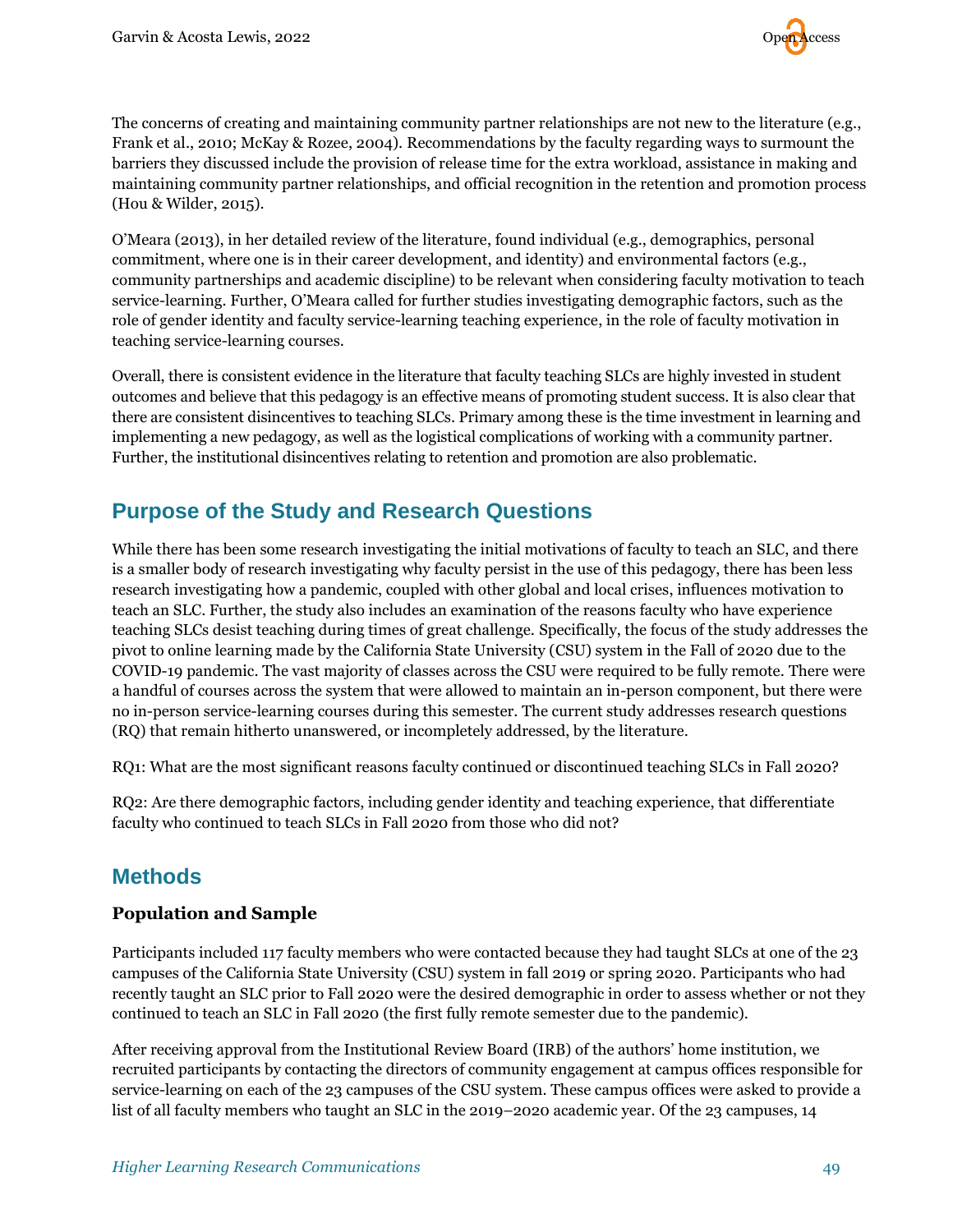

provided the names of faculty who taught SLCs during this time frame. Two campus offices chose to directly email faculty a message from the authors describing the research project and requesting their participation directly. Three campus offices sent the message to some of their faculty, who taught SLCs during the time frame we requested, but not all of the eligible faculty. Four campuses were not responsive to our inquiries or chose not to participate. Reasons provided for nonparticipation included not keeping records of faculty who teach SLCs and issues pertaining to faculty workload during a stressful semester.

Participants whose names and email addresses were provided to the authors were emailed directly by the authors  $(N = 549)$ . An unknown number of faculty were contacted through their campus Center for Community Engagement (CCE) or its equivalent. A small number of faculty were contacted by colleagues whose names had been provided to the authors by the campus CCE director when the director was unable to contact service-learning faculty directly. We had a total of 148 respondents; however, 18 were excluded from analyses because they did not teach during Fall 2020. An additional 13 were excluded as they responded to less than 34% of the survey questions.

#### **Procedure**

Participants received an email (as well as a follow-up reminder), whether from the authors or the CCE directors or staff, that provided a brief overview of the study objectives and asked for participation in an online survey that would take 5–7 minutes to complete. In order to complete the survey, participants agreed to the IRB-approved informed consent. Surveys were administered through Qualtrics and were completely anonymous; no identifying information, including IP address, was collected on any of the participants.

#### **Instrumentation**

A survey was designed to assess the research questions. It included several demographic questions, including ethnicity (as categorized by the U.S. Census), gender identification (given a choice of female, male, nonbinary, or prefer not to answer), total years having taught in higher education, and total semesters having taught an SLC. For total years of teaching, there was an option for 1–3, 4–6, 7–9, or 10 or more years. The same options were given for the number of semesters having taught an SLC.

Participants were asked if they were teaching a course with an SLC component in Fall 2020. Those who responded "yes" continued to a question assessing possible reasons they chose to continue teaching an SLC in a remote environment. There were 12 statements using a 5-point Likert Scale, such that a "5" indicated a significant impact of the item and a "1" indicated no impact of the item on their decision. Statements included options such as: "The service-learning project lent itself well to an online course;" "I value service-learning as a high-impact practice;" "I was able to modify the service-learning component for an online environment;" and "I have a service-learning component, but I do not engage with the community partner as I would during a face-to-face semester."

Participants who responded "no" to teaching a course with an SLC component in Fall 2020 continued to a question assessing their reasons for making this decision. This question also used a 5-point Likert Scale, as described above. There were 10 statements, including: "Service-learning project didn't lend itself to an online course;" "It is too much work to transition to remote teaching, and I did not have the bandwidth to also convert service-learning remotely;" "Community partner closed temporarily;" and "My department or school mandated that I not teach service-learning."

The survey items were derived from the literature, as indicated above, as well as from the types of concerns that faculty at our own institution were expressing through the Faculty Fellows for the Center for Community Engagement. Knowing that the list could not be exhaustive, participants were invited to share any other reasons for having taught or not taught an SLC during the Fall of 2020.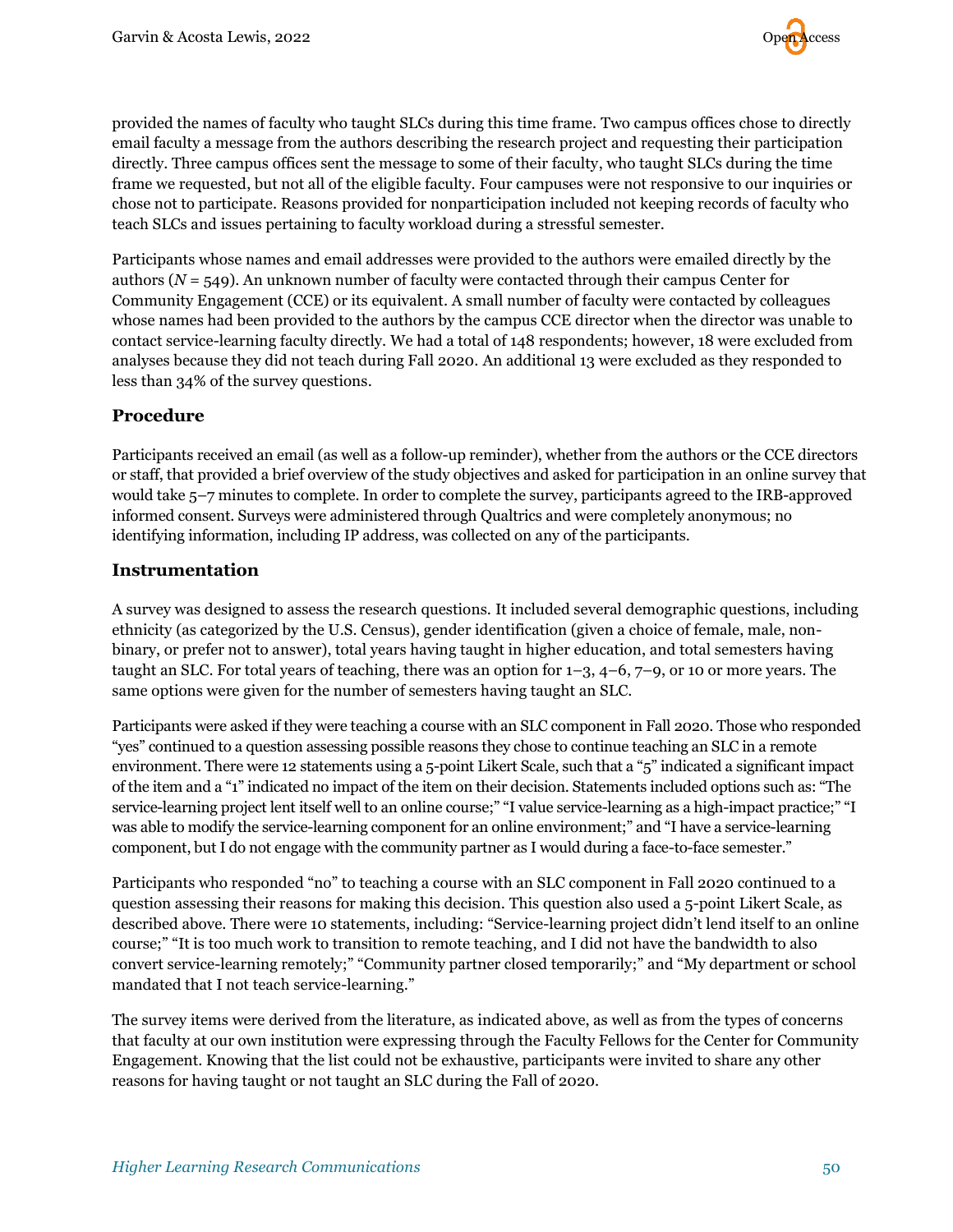

#### **Analysis**

SPSS software (version 28.0.1.0) was used to analyze the data. RQ1 is assessed using mean scores to describe patterns of responses to the questions. The variation in the sample size across gender identification and ethnicity is a sufficient violation of the traditional analysis of variance (ANOVA) assumptions; therefore, ANOVA is not an appropriate test for these data. For this reason, RQ2 was analyzed using Welch's test for unequal variances (twogroup comparisons) and Welch's ANOVA for mean comparisons across more than two groups. There is support for the use of Welch's test when comparing means of groups with unequal sample sizes (see Ruxton, 2006; Liu, 2015).

## **Results**

Participants were 80.3% (*N* = 94) female, 14.5% (*N* = 17) male, 4.3% (*N* = 5) prefer not to answer, and .09% (*N* = 1) non-binary. In total, 65.8% (*N* = 77) identified as White, 10.3% (*N* = 12), Asian, 9.4% (*N* = 11) Hispanic or Latino, 7.7% (*N* = 7) multi-ethnic, 6.0% (*N* = 7) other, 1.7% (*N* = 2) prefer not to answer, and .09% (*N* = 1) identified as Black or African American. In terms of teaching experience, the majority (56.4%, *N* = 44) had more than 10 years of teaching experience.

#### **Research Question #1: Barriers to Service-Learning**

Of the participants in the study, 33.3% (*n*=39) chose not to teach an SLC during remote learning in Fall 2020 but still taught during this semester. Table 1 provides the mean score and standard deviation for each statement among these faculty. The higher the mean, the more important this statement in the decisionmaking process. The statement that was most heavily considered to be of some importance is "Servicelearning project does not lend itself to an online course."

|  | <b>Table 1.</b> Mean and Standard Deviation of Reasons Why Participants Did Not Teach SLCs in Fall 2020 |  |  |  |  |
|--|---------------------------------------------------------------------------------------------------------|--|--|--|--|
|  |                                                                                                         |  |  |  |  |

| Response                                                                                                                             | Mean | <b>SD</b> |
|--------------------------------------------------------------------------------------------------------------------------------------|------|-----------|
| Service-learning project didn't lend itself to an online course.                                                                     | 3.14 | 1.82      |
| Community partner closed temporarily.                                                                                                | 2.78 | 1.81      |
| I never intended to teach a service-learning course in the Fall of 2020.                                                             | 2.72 | 1.88      |
| I had concerns about student safety.                                                                                                 | 2.69 | 1.83      |
| It is too much work to transition to remote teaching, and I did not have the bandwidth to<br>also convert service-learning remotely. | 2.60 | 1.72      |
| My department or school mandated that I not teach service-learning.                                                                  | 1.64 | 1.38      |
| Community partner closed permanently.                                                                                                | 1.44 | 0.97      |
| Community partner contacts were laid off.                                                                                            | 1.39 | 0.96      |
| Students not interested in doing service-learning.                                                                                   | 1.26 | 0.90      |
| Community partner is no longer in need.                                                                                              | 1.14 | 0.49      |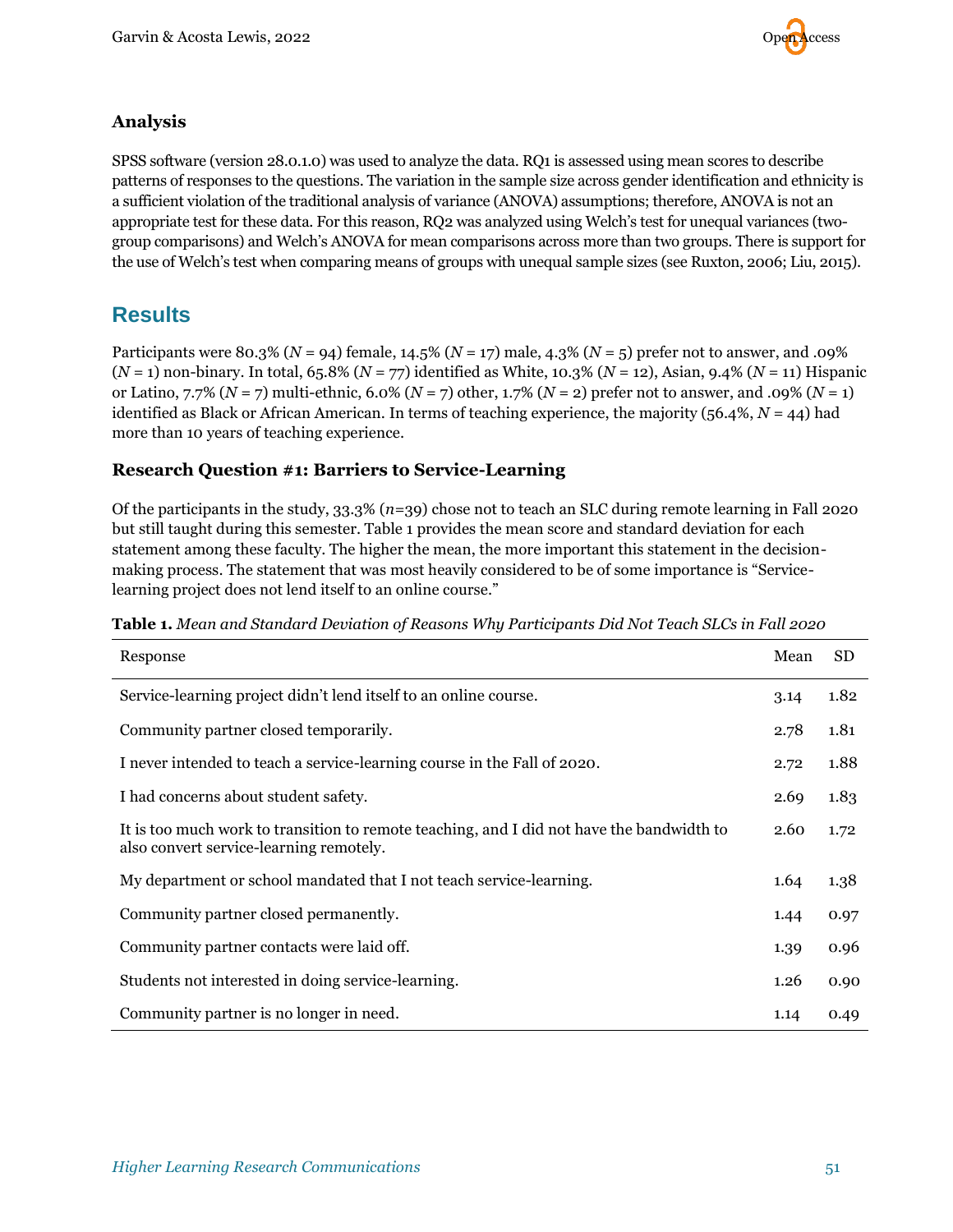

#### **Research Question #1: Reasons to Continue Teaching Service-Learning**

Overall, 66.7% (*N* = 78) of faculty continued to teach SLCs in Fall 2020 in a remote learning environment. Table 2 provides the mean score and standard deviation for each response.

**Table 2.** *Mean and Standard Deviation of Reasons Why Participants Did Teach SLCs in Fall 2020*

| Response                                                                                                                                                                                 | Mean | <b>SD</b> |
|------------------------------------------------------------------------------------------------------------------------------------------------------------------------------------------|------|-----------|
| I value service-learning as a high-impact practice.                                                                                                                                      |      | 0.83      |
| In the COVID environment, the community is more in need than before.                                                                                                                     | 3.83 | 1.38      |
| I was able to modify the service-learning component for an online environment.                                                                                                           | 3.60 | 1.26      |
| Major/course require a service-learning component.                                                                                                                                       | 3.37 | 1.85      |
| I have a service-learning component, but I do not engage with the community partner as I<br>would during a face-to-face semester.                                                        | 3.08 | 1.47      |
| I was able to change the service-learning component, so that it is less involved but still<br>benefits students and a community partner.                                                 | 2.98 | 1.35      |
| I found a new service-learning project that worked well in an online course.                                                                                                             | 2.89 | 1.61      |
| The service-learning project lent itself well to an online course.                                                                                                                       | 2.79 | 1.39      |
| I was able to implement an entirely different service-learning project that is better adapted to<br>an online environment with the same community partner with whom I worked before.     | 2.56 | 1.49      |
| I was able to implement an entirely different service-learning project that is better adapted to<br>an online environment with a community partner with whom I have never worked before. | 2.49 | 1.55      |
| I did not need to modify the service-learning component of my course.                                                                                                                    | 2.05 | 1.25      |
| I am able to have students participate in in-person service-learning.                                                                                                                    | 1.87 | 1.34      |

#### **Research Question #2**

#### **Group Differences in Teaching SLCs in Fall 2020**

There was no difference based on gender or total teaching experience in whether or not participants chose to teach an SLC in Fall 2020. However, a one-way Welch's ANOVA revealed a significant difference between experience teaching SLCs, specifically, and the decision to teach one in Fall 2020, such that those with more experience teaching SLCs were significantly more likely to teach an SLC in Fall 2020, *F* (114, 1) = 14.37, *p*  $< .001.$ 

#### **Differences in Reasons to Teach, or Not to Teach, SLCs**

Of those who continued to teach an SLC, 70.2% (*N* = 66) identified as female. Initial cross-tabulations comparing gender with reasons to teach or not to teach an SLC indicated that there may be a relationship between gender and continuing to teach because service-learning is a HIP. A Welch's *t*-test was run using gender as a dichotomous variable. Gender was dichotomized for this analysis, as all respondents to this particular question identified as either male or female. There was a trend such that participants identifying as female were more likely to report that they continued to teach an SLC because it is a HIP, *F* (71,3) = 2.634, *p* = .056).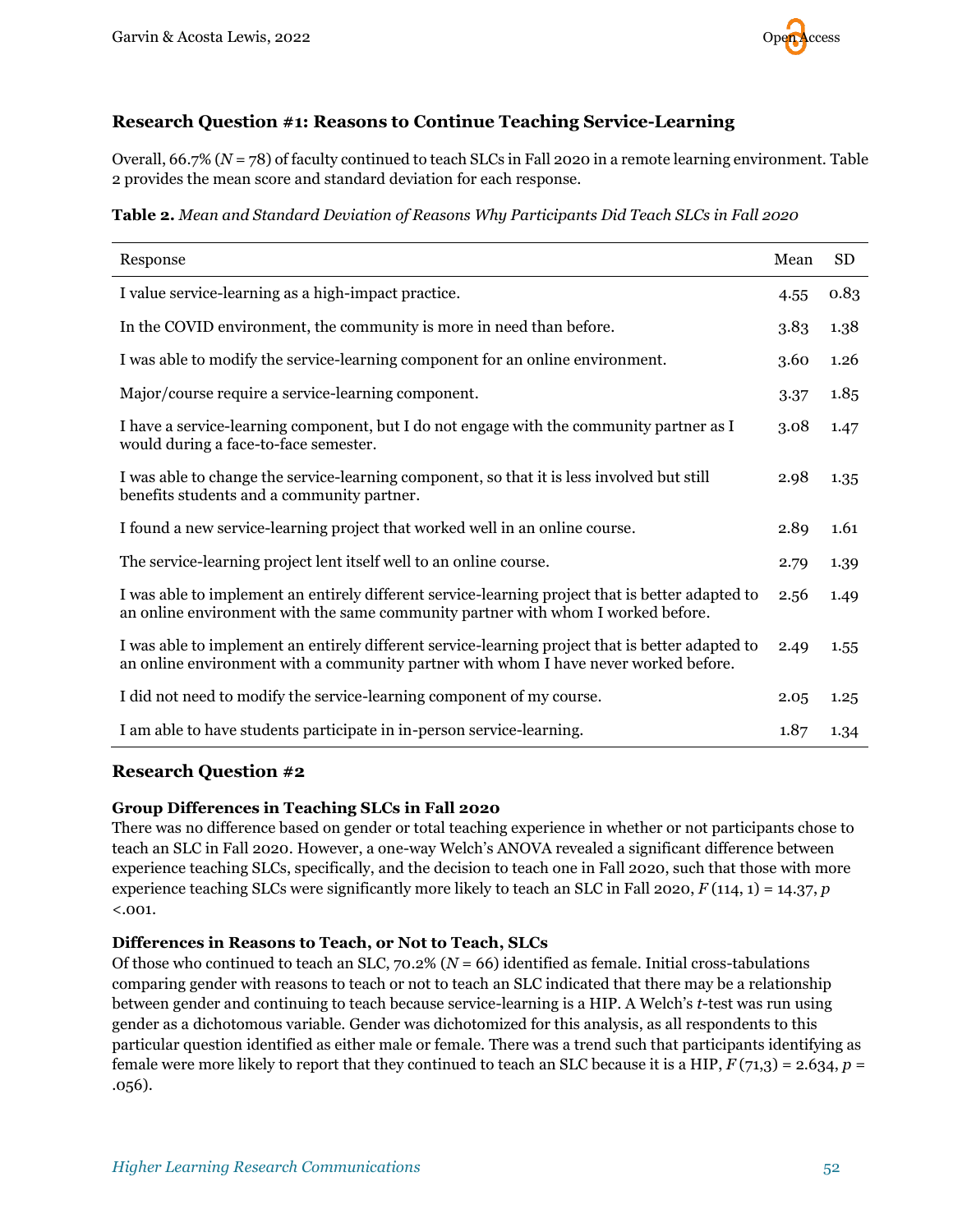

In terms of ethnicity, Table 3 indicates the percentage of participants identifying as various ethnicities for those who continued to teach SLCs in Fall 2020. There were no significant differences, based on ethnicity, in terms of who did, or did not, teach an SLC in Fall 2020.

Of those who continued to teach service-learning courses in Fall 2020, 46.2% ( $N = 36$ ) had been teaching service-learning for more than 10 semesters,  $23.1\%$  ( $N = 18$ ) had been teaching service-learning for 7–9 semesters, 14.1% ( $N = 11$ ) had been teaching service-learning for  $4-6$  semesters, and 15.4% ( $N = 12$ ) had been teaching service-learning for 1–3 semesters.

Additionally, the relationship between total teaching experience and continuing to teach service-learning in Fall 2020 because a new service-learning project was established, also demonstrated a significant relationship. The more total teaching experience a participant had, the less likely the participant was to develop a new service-learning project with a new community partner  $(r = -0.26, p = 0.026)$ .

## **Discussion**

It is quite encouraging that the majority (66.7%) of participants continued to teach SLCs, despite the pandemic, remote learning environment, and other difficulties experienced in spring through fall of 2020. Though most of the barriers expressed in the survey are specific to the fast move to online learning and the overwhelming nature of the experiences of 2020, some are related to the nature of service-learning in general. For example, in the open-ended question related to other considerations regarding teaching service-learning, one faculty member noted that the additional work that service-learning entails for students is unacceptable, and they would not teach another SLC because of this. The assessment that teaching an SLC is a heavy workload—and that this is a barrier to teaching an SLC—is in line with much of the literature (e.g., Cooper, 2014; Hou & Wilder, 2015). This view that the workload also burdens students is an interesting one. Further, our survey indicated that some faculty were mandated not to teach SLCs by deans, schools, or department chairs. This administrative barrier may be connected to the underappreciation of service-learning as a pedagogy that Hou and Wilder (2015) addressed in their research.

Other respondents reached out to convey that some of the controversy surrounding risk management and service-learning was repelling faculty from utilizing the pedagogy. An example of the type of risk management issue that arose in the open-ended component of our survey related to the issue of student waivers. Some faculty viewed these as too restrictive and infringing on the rights of students to voice concerns over practices they felt were unsafe (for example, the situation in which an SLC was required for graduation and the servicelearning component was required to be in person at a time when many students felt unsafe gathering with unfamiliar people due to COVID-19). These concerns are not dissimilar to concerns addressed by Jacoby (2015), indicating the importance of assessing risk unique to various types of service-learning courses. Indeed, the issue of risk management is a complex one requiring much more unpacking than can be done with the data of this study. It is crucial, however, to find solutions to overcome these barriers in order to encourage faculty to teach SLCs and continue to have students participate in this HIP even during remote learning.

In addition to concerns surrounding risk management and student workload, the barrier most reported to actually have a strong influence on a faculty member's decision to not teach an SLC is that the project did not lend itself to remote instruction. One innovative example of how this could be addressed comes from Sonoma State University, where the CCE, a campus office, connected with a community partner and facilitated the continuation of SLCs through a single, open-ended project that was suitable across disciplines. In fact, there was participation in this project from all of the academic schools on campus (Weisman, 2021).

One area in which our data do not indicate much difficulty was with the community partner. Faculty were able to navigate the transition to remote learning with the community partner, or this relationship was not a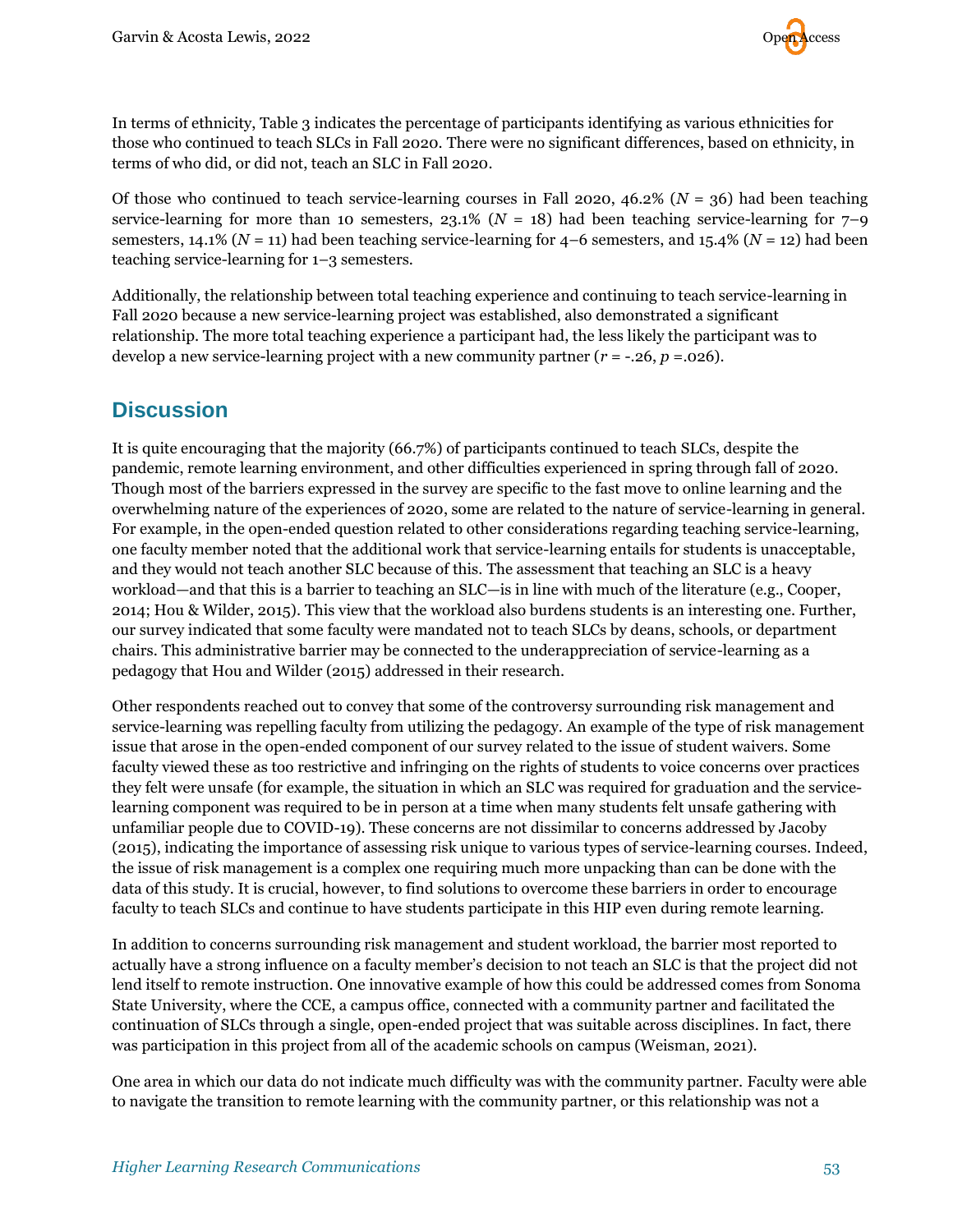

significant factor in the decision-making process. This finding is somewhat surprising given the hardships of the pandemic, but also the findings of Darby and Newman (2014) indicated that the relationships with community partners were a note-worthy barrier to teaching an SLC among their sample.

While it was a trend, it is interesting to note that faculty identifying as female were trending toward considering service-learning as a HIP as more important in their decision to continue to teach an SLC than faculty identifying as male. This provides some continued support for the research indicating gender differences in faculty motivation to teach an SLC (e.g., Abes et al., 2002; Astin et al., 2006).

It is compelling that both total teaching experience and specific experience teaching SLCs each correlate uniquely with outcomes pertaining to the teaching of these courses. Our data demonstrate that it is the specific expertise in the area of service-learning that made faculty more likely to continue to engage in this practice. There are many potential reasons for this, including familiarity or comfort with the pedagogy (Cooper, 2014). Our data do not indicate that these faculty are any more or less likely to teach an SLC due to a course or department requirement, however. This may seem like a simplistic perspective, but it may be indicative of a deeper truth. Faculty who are newer to service-learning may feel less comfortable with the overall pedagogy, but they may also feel a sense that it is an "all-or-nothing" proposition and may not have the experience to lessen certain components of the service-learning experience while enhancing others.

It is also of interest that rather than expertise in service-learning that relates to the development of a new community partnership, it is having less teaching experience overall that relates to this outcome. It is possible that faculty who have less teaching experience are more eager to maintain the service-learning component of their course. It may also be that less experienced faculty are less likely to be tenured full professors and feel less secure making a potentially risky decision to remain with a current community partner and upend an existing project. Rather, it may be a more fruitful decision to begin with a new community partner. Alternatively, it could be that these faculty do not yet have deeply established relationships with their community partners due to their relative recentness to teaching and are therefore more likely to change partnerships until they find a partnership that is more effective.

While the nuances of faculty expertise are intriguing, so is the gender difference of note. As previously discussed, the most significant contributor to faculty continuing to teach an SLC in Fall 2020 is that it is a HIP. Further, service-learning is a HIP that is more accessed by underrepresented students (Kuh & Kinzie, 2008). Faculty identifying as female were trending toward being more likely to consider this of greater importance compared to those identifying as male. This finding may relate to service-learning being a pedagogy utilized more by female faculty in our data. Interestingly, there is a dearth of research more broadly regarding who provides HIPs, compared to research indicating who accesses them.

These findings, when taken together, suggest that service-learning is a pedagogy that relates to individual faculty values and passions surrounding teaching. Indeed, the second strongest motivator for faculty to teach an SLC in Fall 2020 was the greater need within the community. This is further evidence of the role of faculty investment in service-learning, and is in line with the finding of O'Meara et al. (2008) that faculty commitment to community engagement is one of thoughtful consideration and is followed by the intentional action of contributing to the community. This makes mandating the teaching of SLCs more challenging unless there is explicit education surrounding the teaching of service-learning across campuses and teaching an SLC is viewed positively from an institutional perspective. For example, it is plausible that the first time faculty teach an SLC, they may experience a decline in student evaluations of the course (Darby & Newman, 2004). Or new faculty may fear this repercussion, particularly if they are not yet tenured (or are not on the tenure track). This may make a shift to utilizing a well-studied, effective pedagogy less likely to be incorporated into early career faculty courses, as faculty may be fearful they will be less likely to advance toward tenure. Rather, if there were explicit conversations allowing for support of faculty, who are enhancing their teaching through the utilization of service-learning, there may be fewer gender differences, as well as differences pertaining to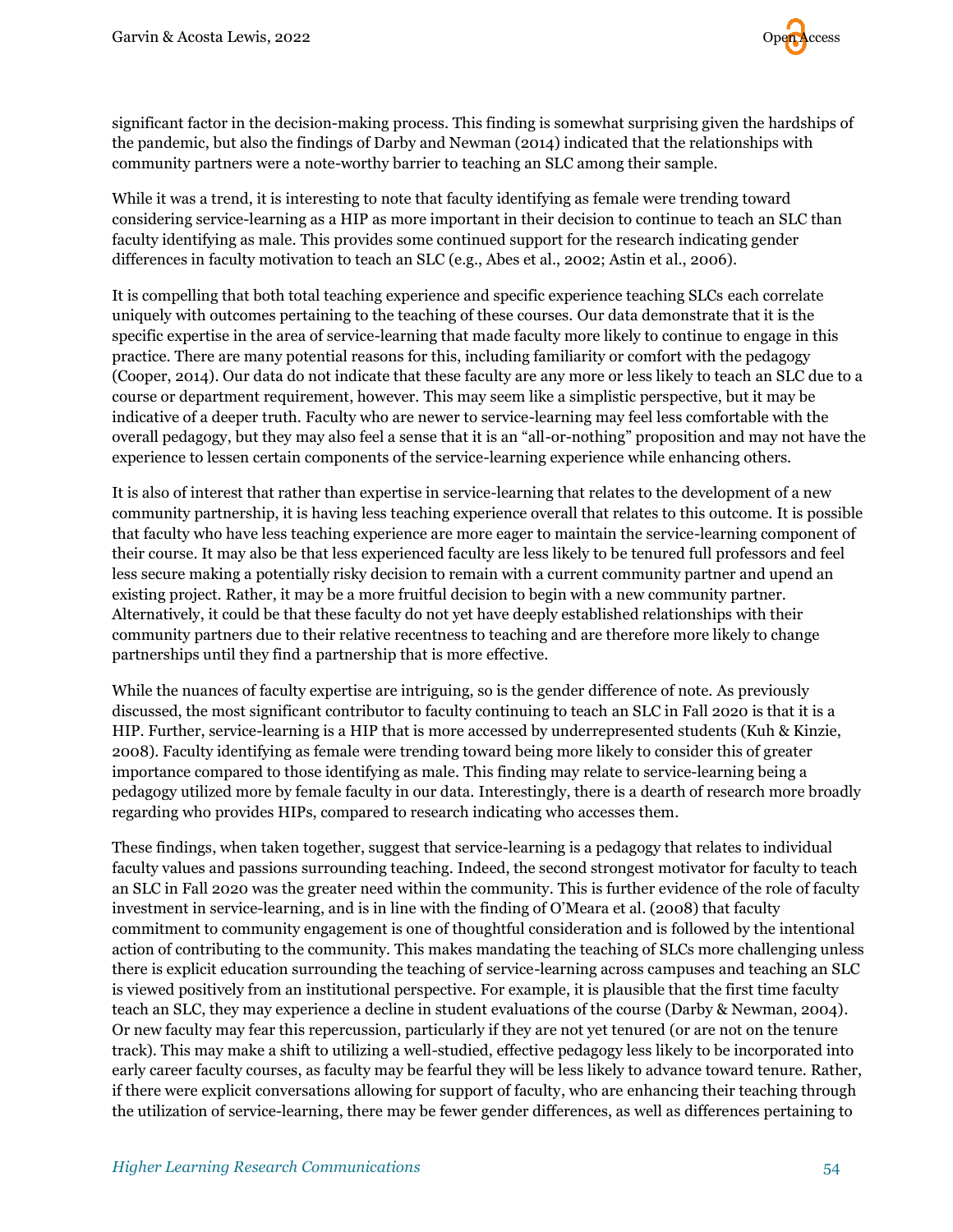

service-learning experience, relating to the dedication to continue to teach an SLC in a more challenging environment.

It is also possible that some faculty are concerned that teaching an SLC requires that every component of service-learning be addressed at the deepest level from the start, rather than allowing themselves to grow into the pedagogy, one step at a time. Mentorship around teaching service-learning could be effective in ameliorating this tension (e.g., Abes et al., 2002; Derby & Newman, 2014) and could foster the creativity and flexibility that faculty are likely to continue to need in our rapidly changing environment. One model for such mentorship involves faculty fellows who are experienced in teaching SLCs and can help guide other less experienced faculty on their journey from planning to executing an SLC.

#### **Limitations of Current Study**

Though every effort was made to contact all CSU faculty who taught an SLC during the 2019–2020 academic year, the authors were unable to access every qualified faculty member for reasons detailed in the Methods section. Related to this, our recruitment method varied by campus, such that some faculty were emailed directly, others were contacted through their CCEs, and some were recruited by colleagues based on personal knowledge of their history with SLCs. These variations could have led to a bias in our data. Further, it is possible that faculty who chose to participate were more likely to be those who held strong opinions on the matter of service-learning. However, our data do not indicate (based on the means of responses) that those who chose not to teach an SLC in Fall 2020 felt particularly strongly about their decision.

While the authors conducted analyses designed to account for unequal variance, there was still very low representation from some groups in the survey response. Groups with low representation include those identifying as male and non-binary, as well as those from ethnic groups other than those identifying as White. It is important that future research investigates these differences more thoroughly and with a larger sample.

In addition to these potential issues, faculty were particularly overwhelmed in the fall 2020 semester. Given the pandemic, the issues surrounding racial inequity being brought to the forefront of our national conversations, the move to online learning, the election, and California wildfires—in addition to myriad personal stressors—our response rate may have been lowered.

#### **Implications for Future Research**

There is a continued need to identify means of effectively institutionalizing the teaching of SLCs. It will also be crucial that institutionalization means that administrators and faculty continue to unpack the issues relating to risk management during more difficult times. Institutionalizing SLCs may decrease the concerns around risk management, as there will need to be clear protocols in place for the protection of students and faculty. While institutionalization does not change the workload associated with teaching an SLC, it should allow for the "counting" of this work toward professional responsibilities. This institutionalization should address the flexibility that may be necessary on an ongoing basis as campuses continue to experience shutdowns for periods of time due to natural disasters that are increasing in frequency.

As a means of institutionalization that may mitigate the barriers addressed in this article, administrators are going to need to support faculty in creating and maintaining service-learning courses through the campus support center; alleviating the issues pertaining to the increased time it takes to design and implement an SLC; and addressing concerns relating to funding needed to support these initiatives. When done properly, service-learning is beneficial to the campus, student learning, and community partners, who are often a forgotten part of the equation. It creates connections between the campus and community that cannot be replicated in other settings. It allows students and faculty to work together with a common goal of providing services to a community partner for the common good.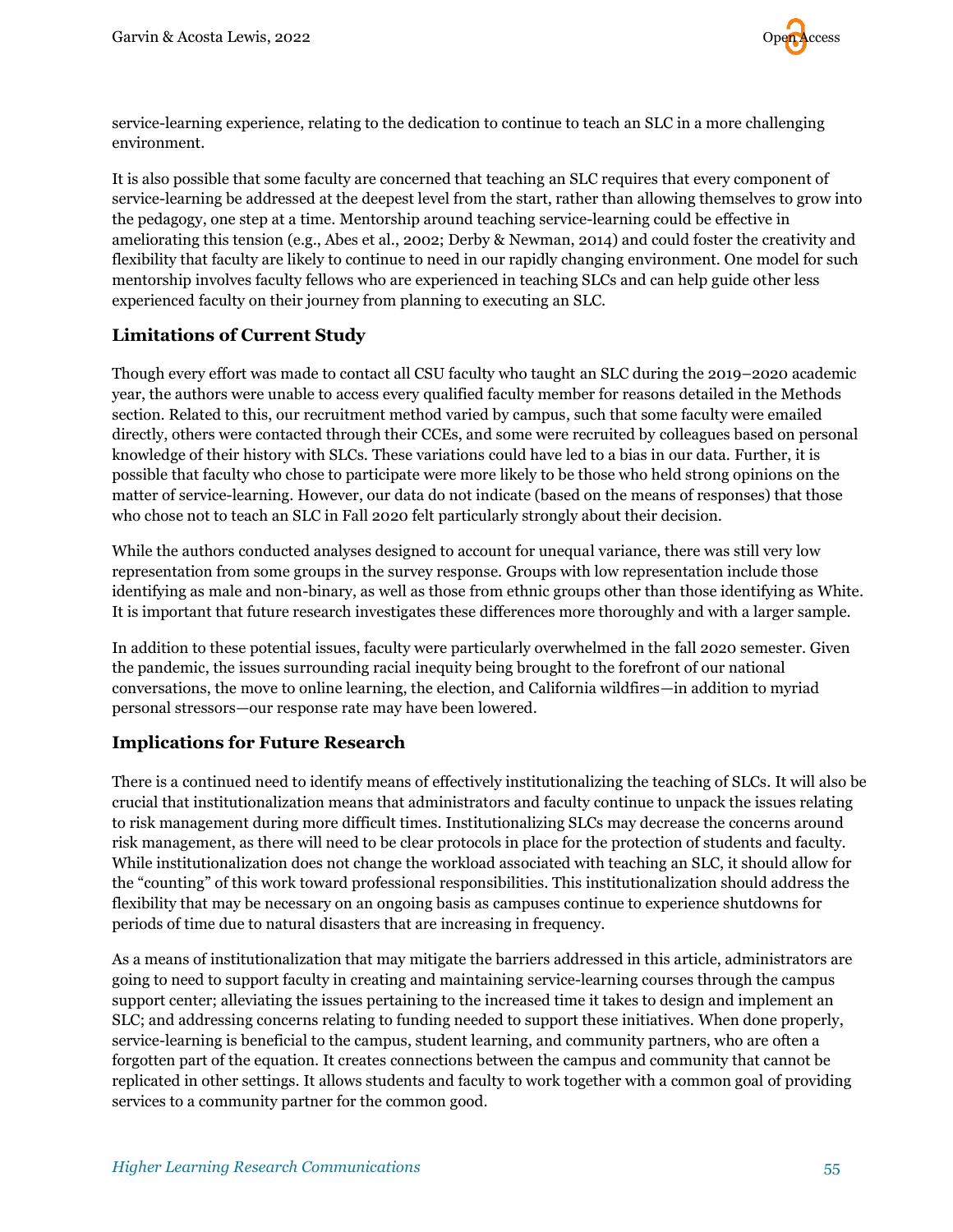

## **Conclusion**

While there were a number of barriers to teaching service-learning present in the literature before the pandemic, these barriers may have been exacerbated during remote learning brought on by the pandemic. There was the additional barrier of remote education that was also addressed in the data. However, the majority of faculty teaching SLCs continued to do so in the face of remote education. Faculty continue to cite the value of service-learning to student education as the primary motivator to continue using this practice. Those who chose not to teach an SLC cited the difficulty of transitioning their service-learning projects to a remote environment as the most significant barrier. Examples from the literature of solutions to address barriers were provided, highlighting the importance of continuing to make SLCs accessible to students and solutions to barriers accessible to faculty who want to engage their students in this very important, highimpact practice.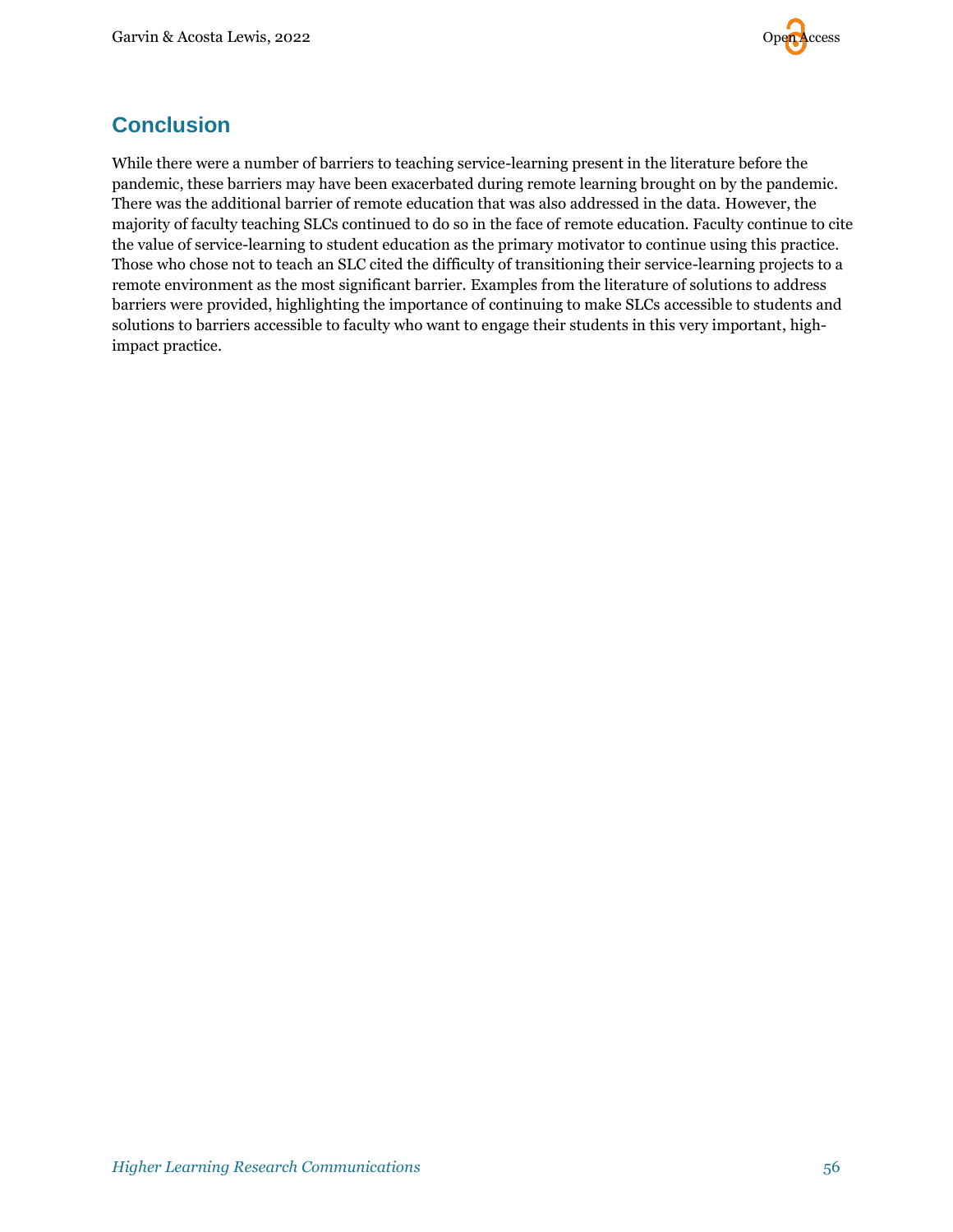

## **References**

- Abes, E. S., Jackson, G., & Jones, S. R. (2002). Factors that motivate and deter faculty use of service-learning. *Michigan Journal of Community Service Learning, 9*, 5–17. <https://quod.lib.umich.edu/m/mjcsl/3239521.0009.101?rgn=main;view=fulltext>
- Astin, A. W., Vogelgesang, L. J., Misa, K., Anderson, J., Denson, N., Jayakumar, U., Saenz, V., & Yamamura, E. (2006). *Understanding the effects of service-learning: A study of students and faculty.* Report to the Atlantic Philanthropies. https://www.academia.edu/12347851/Understanding the effects of service learning A study of [\\_students\\_and\\_faculty?from=cover\\_page](https://www.academia.edu/12347851/Understanding_the_effects_of_service_learning_A_study_of_students_and_faculty?from=cover_page)
- Cooper, J. R. (2014). Ten years in the trenches: Faculty perspectives on sustaining service-learning. *Journal of Experiential Education, 37*(4), 415–428. <https://doi.org/10.1177/1053825913513721>
- Darby, A., & Newman, G. (2014). Exploring faculty members' motivation and persistence in academic servicelearning pedagogy. *Journal of Higher Education Outreach and Engagement, 18*(2), 91–119.
- Frank, J. B., Malaby, M., Bates, L., Coulter-Kern, M., Fraser-Burgess, S., Jamison, J. R., Prokopy, L., & Schaumleffel, N. A. (2010). Serve at your own risk? Service-learning in the tenure and promotion process. *Journal of Community Engagement and Higher Education, 1*(2), 1–13.
- Hammond, C. (1994). Integrating service and academic study: Faculty motivation and satisfaction in Michigan higher education. *Michigan Journal of Community Service Learning, 1*(1), 21–28. <https://quod.lib.umich.edu/m/mjcsl/3239521.0001.102/1>
- Hou, S.-I., & Wilder, S. (2015). Changing pedagogy: Faculty adoption of service-learning: Motivations, barriers, and strategies among service-learning faculty at a public research institution. *SAGE Open.* [https://doi.org/10.1177/2158244015572283](https://doi.org/10.1177%2F2158244015572283)
- Jacoby, B. (2015). *Service-learning essentials: Questions, answers, and lessons learned*. Jossey-Bass.
- Kuh, G. D., & Kinzie, J. (2018, May 1). *What really makes a "high-impact" practice high impact?* Inside Higher Ed. [https://www.insidehighered.com/views/2018/05/01/kuh-and-kinzie-respond-essay](https://www.insidehighered.com/views/2018/05/01/kuh-and-kinzie-respond-essay-questioning-high-impact-practices-opinion)[questioning-high-impact-practices-opinion](https://www.insidehighered.com/views/2018/05/01/kuh-and-kinzie-respond-essay-questioning-high-impact-practices-opinion)
- Lewing, J. M., & York, P. E. (2017). Millennial generation faculty: Why they engage in service learning. *Journal of Community Engagement and Higher Education, 9*(3), 35–47.
- Liu, H. (2015). *Comparing Welch ANOVA, Kruskal-Wallis test, and traditional AVONA in case of heterogeneity of variance* [Master's Thesis, Virginia Commonwealth University]. VCU Scholars Compass. <https://doi.org/10.25772/BWFP-YE95>
- McKay, V. C., & Rozee, P. D. (2004). Characteristics of faculty who adopt community service pedagogy. *Michigan Journal of Community Service Learning, 10*(2), 21–33. <https://quod.lib.umich.edu/m/mjcsl/3239521.0010.202/1>
- O'Meara, K. (2013). Research on faculty motivations for service learning and community engagement. In P. H. Clayton, R. G. Bringle, & J. A. Hatcher (Eds.), *Research on service learning: Conceptual frameworks and assessment* (Vol. 2A, pp. 215–244). Stylus.
- O'Meara, K., Terosky, A. L., LaPointe, A., & Neumann, A. (2008). Special issue: Faculty careers and work lives: A professional growth perspective. *ASHE Higher Education Report, 34*(3), 1–221. <https://doi.org/10.1002/aehe.3403>
- Ruxton, G. D. (2006). The unequal variance *t*-test is an underused alternative to Student's *t*-test and the Mann-Whitney *U* test. *Behavioral Ecology, 17*(4), 688–690. <https://doi.org/10.1093/beheco/ark016>